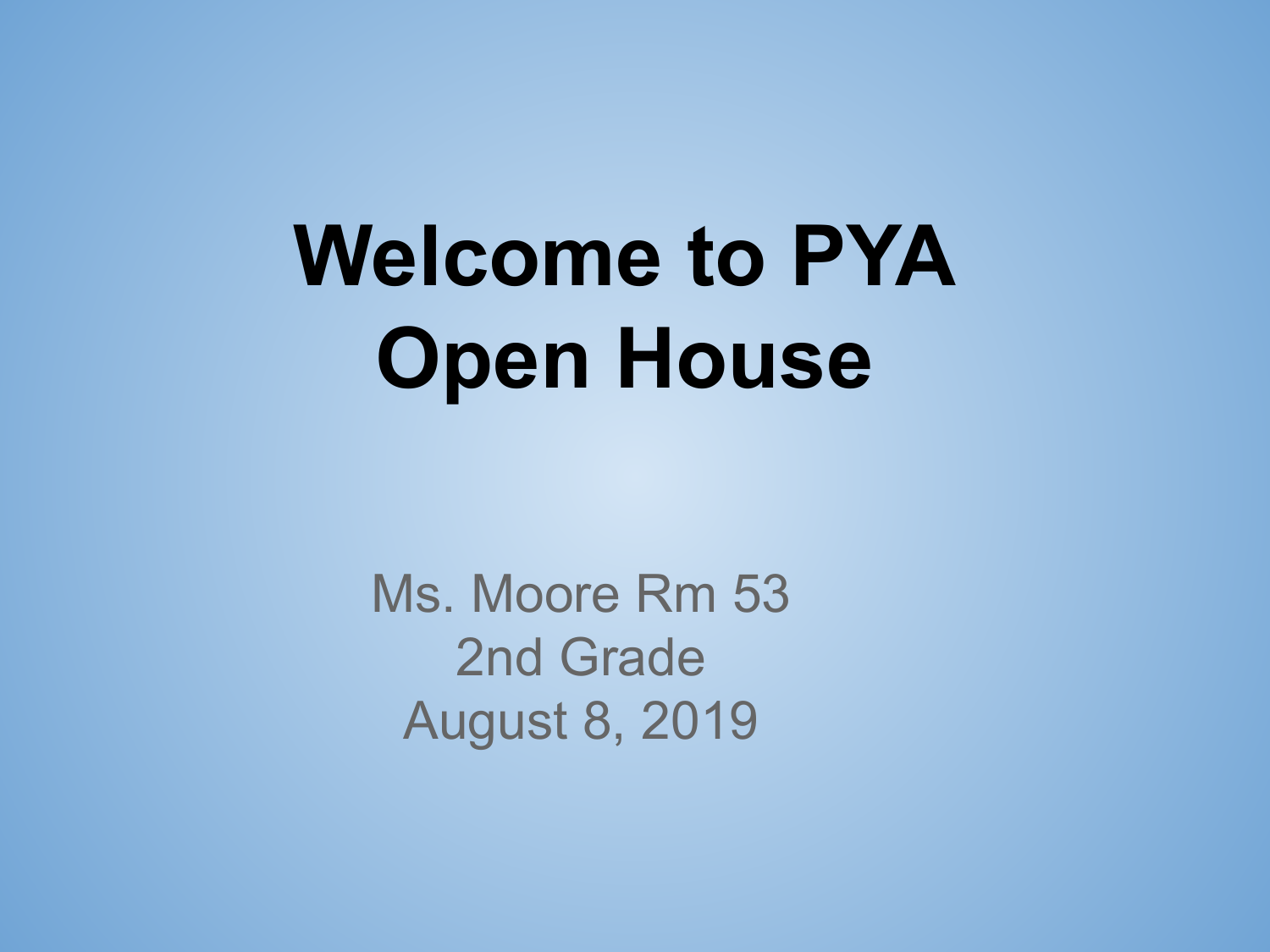## **Student Expectations**

- Uniform Compliance
- Essential Agreements
- Follow PYA SOAR
	- **S**afe
	- **O**bservant
	- **A**ct Responsibly
	- **R**espect
- Follow IB learners profiles
	- Falcon Feathers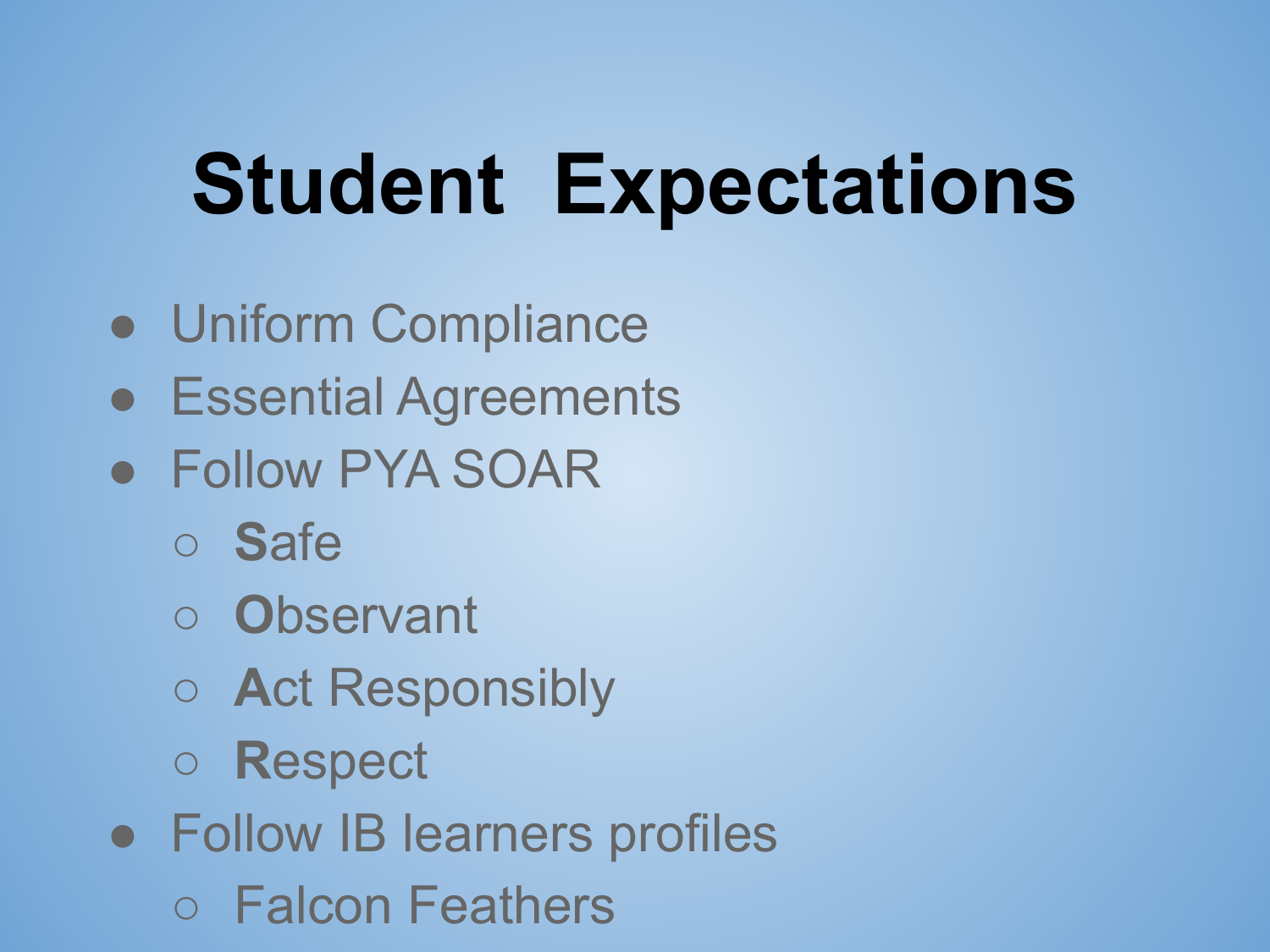## **Behavior Management**

| <b>Rewards</b>                                                    | <b>Consequences</b>  |
|-------------------------------------------------------------------|----------------------|
| <b>Verbal praises</b>                                             | Warning              |
| Stickers/stamps                                                   | <b>IB</b> reflection |
| Table points                                                      | Student calls and/or |
| Positive notes/calls home                                         | note home            |
| <b>Healthy treats</b>                                             | Parent phone call    |
| Continuous misbehaviors will result in parent/teacher conference. |                      |

\*\*\*\*Severe disruptions will be sent to the office immediately with referral\*\*\*\*

Parent contacts through ClassDojo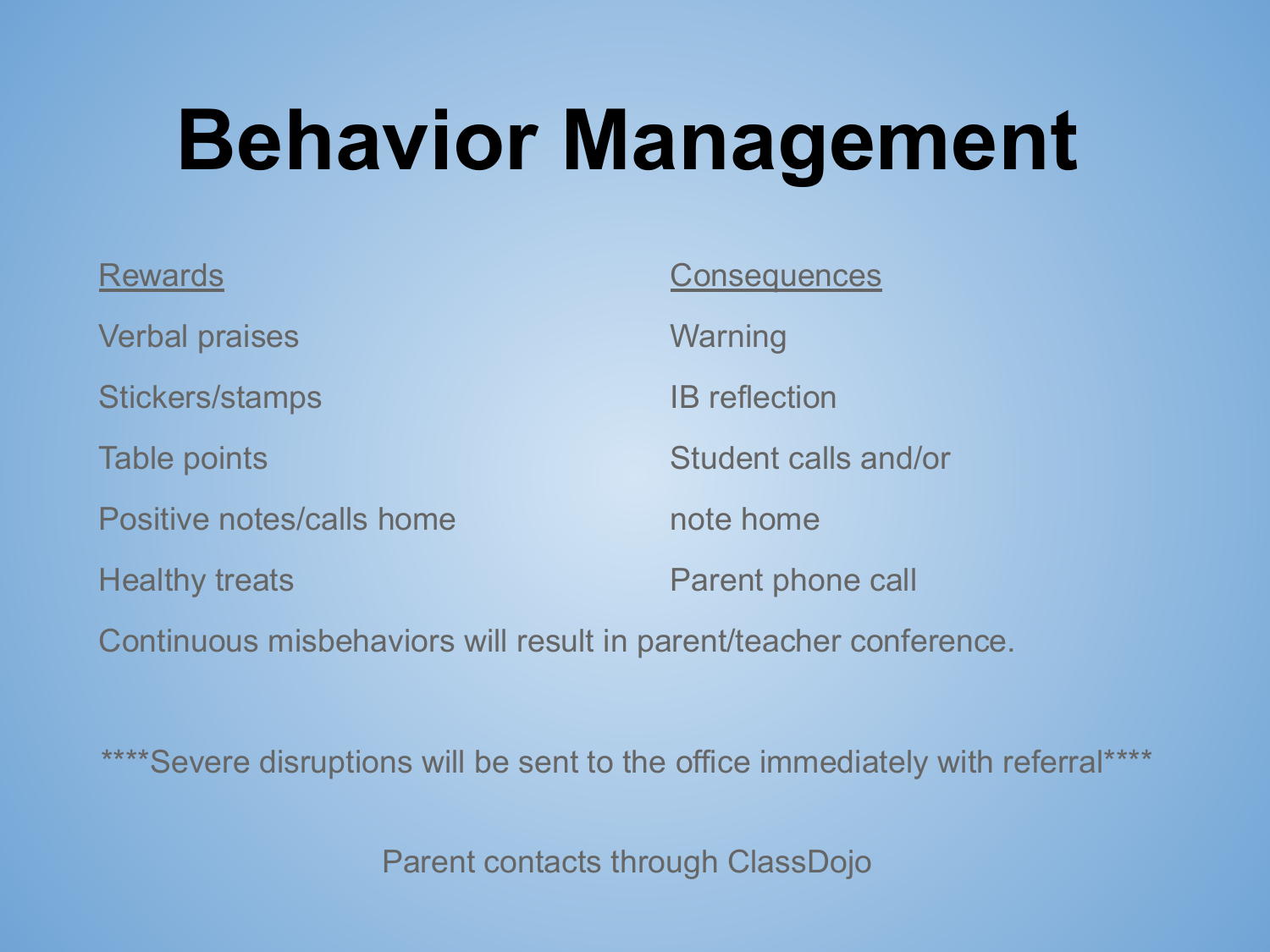## **Daily Schedule**

- 8:00-8:05 Morning Announcements
- 8:05-9:10 Math UOI
- **9:10-9:25 Recess**
- 9::25-9:45 Math intervention
- 9:45-10:15 ELD
- 10:15-10:40 Literacy UOI
- **10:40-11:25 Lunch**
- 11:25-12:30 Literacy UOI/ Spanish/Music UOI (Wed and Fri)
- 12:30-12:50 P.E.
- 12:50-1:50 IB UOI
- 2:00 Dismissal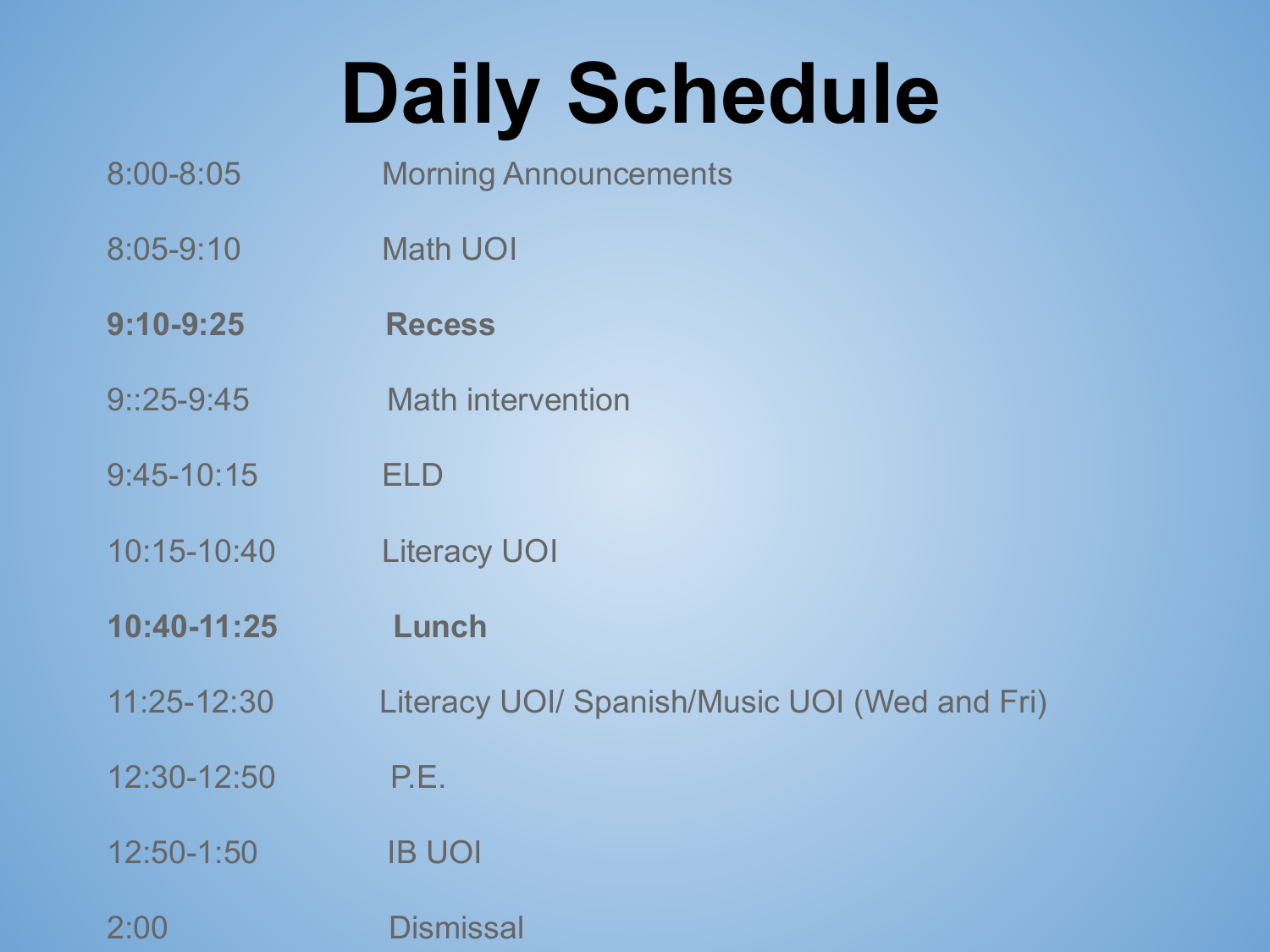## **Grading Scale**

4- Above grade level 3- At grade level 2- Near grade level 1- Below grade level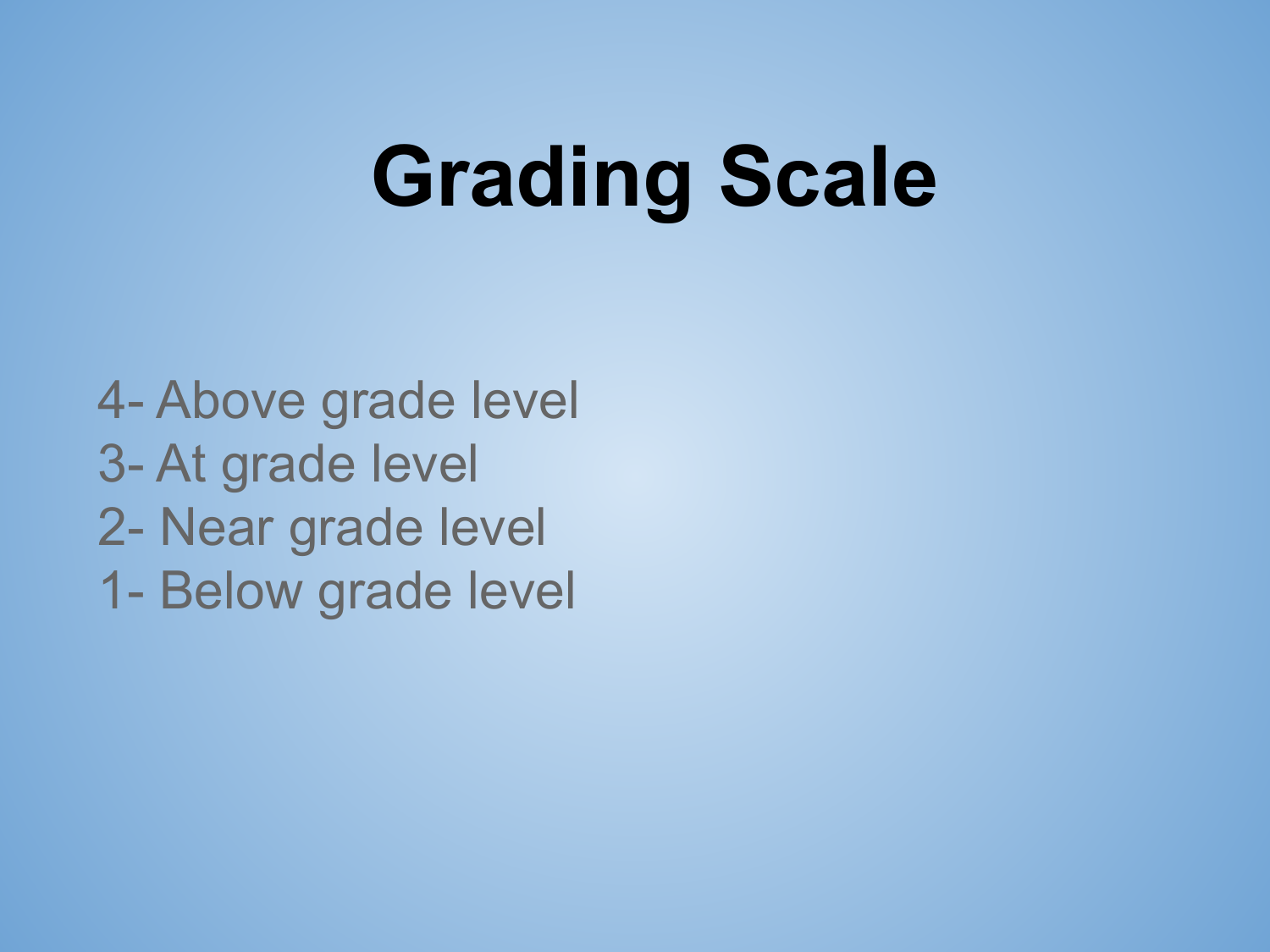### **Common Core Standards**

2nd grade standards taught all day long!

\* Formal assessments/informal assessments are more rigorous

\* i-Ready testing (replacing MAP testing) Second grade testing to be done by August 16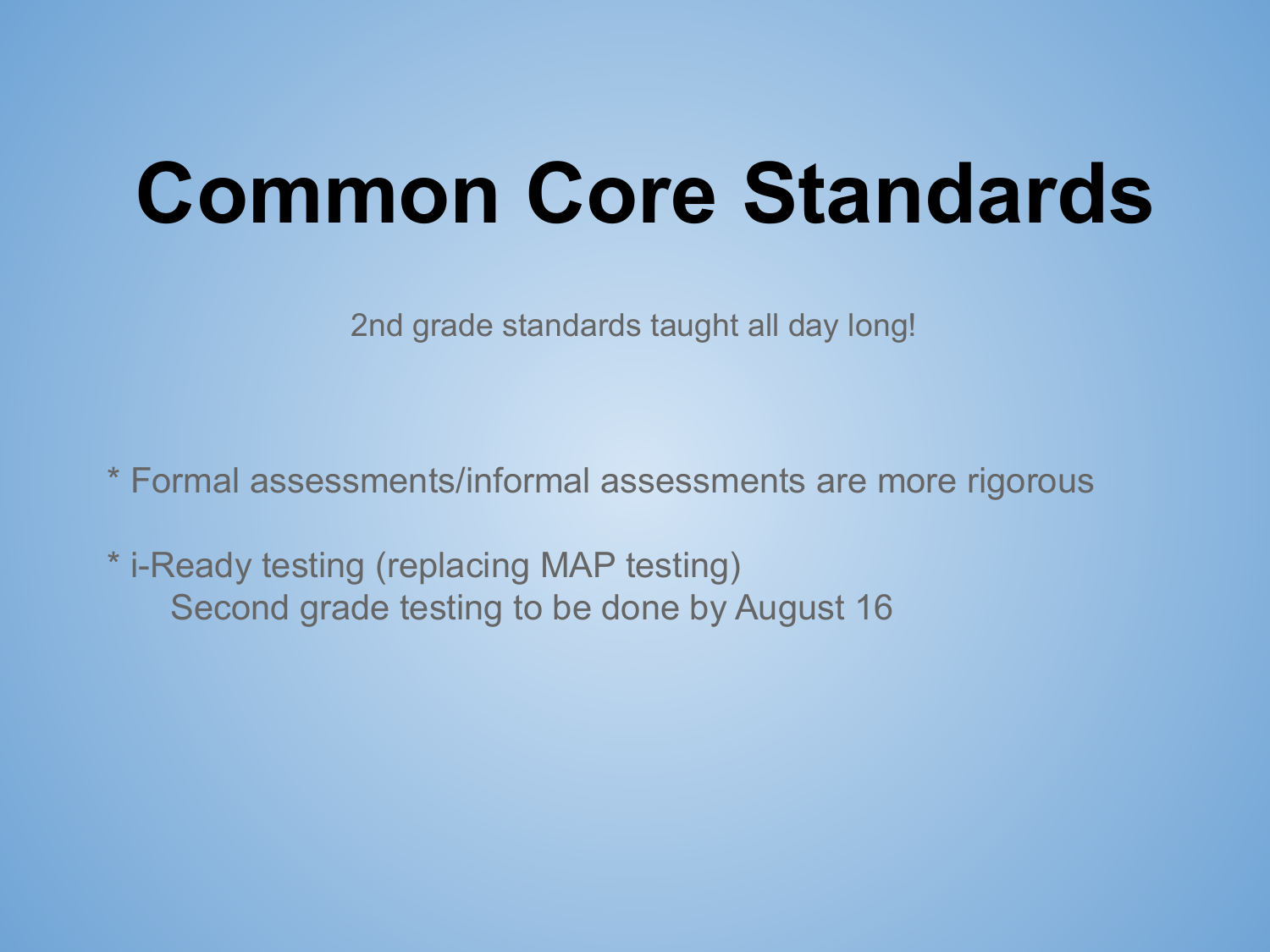### **Curriculum**

IB Units integrated with:

Benchmark ELA-(Literacy, Phonics, reading, and writing)

Digital ReadWorks

Read Live-intervention

Ready Classroom Math Online pathway lesson

Studies Weekly-Social Studies

PLTW-Science

Mystery Science

**CyberSafety**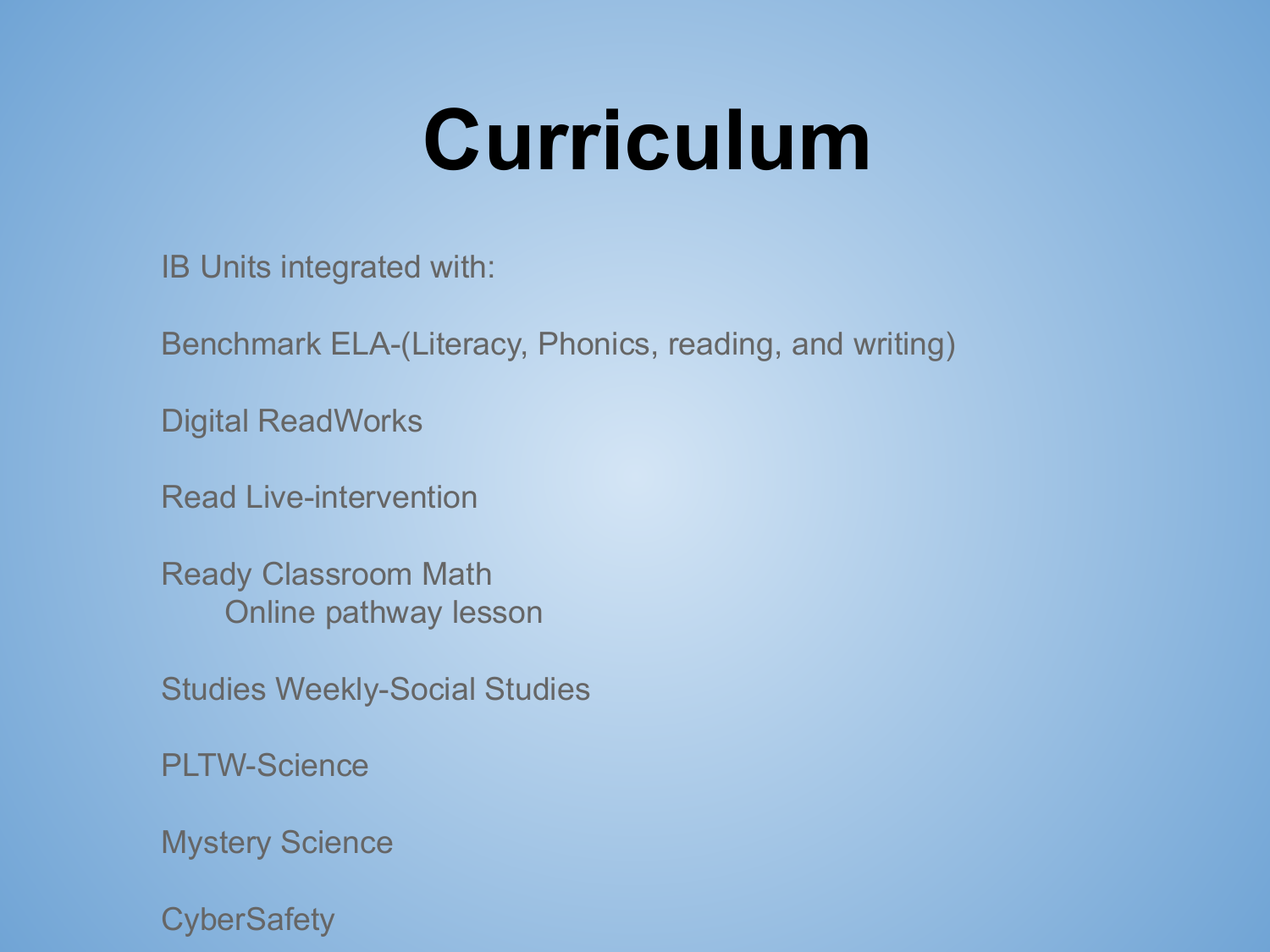## **Where We Are in Place and Time**

Family Tree

Family Artifact

Family Story

Culture and Origins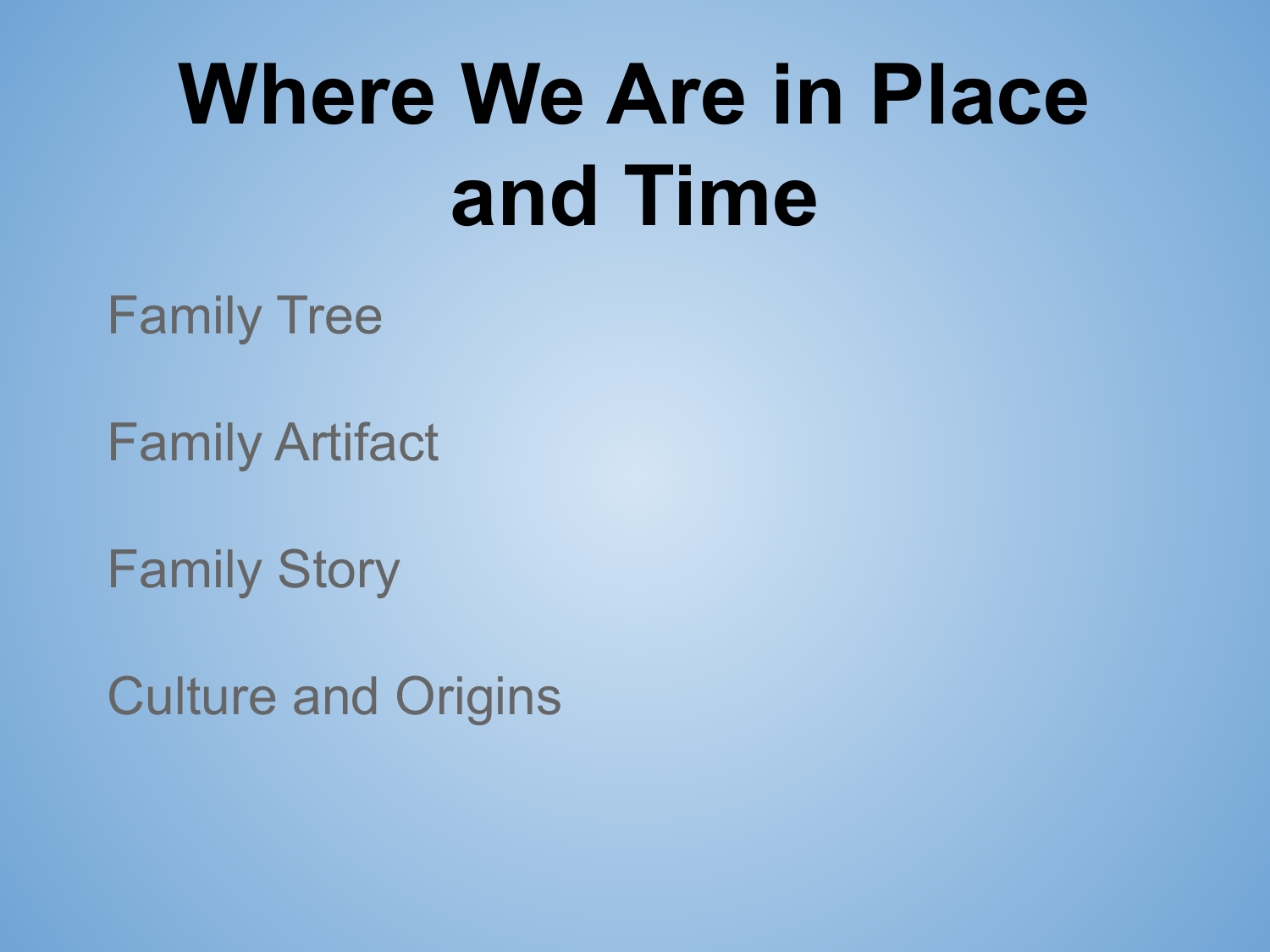#### **Homework**

**Nightly Monday-Thursday; leveled and as needed**

- Reading **20 minutes (reading log)**
- **● Calendar activities (Benchmark ELA)**
- **● Ready Classroom Math online pathway**
- Study Basic Facts (+;-;x;)

Other online resources:

- Keyboard Club (online)
- DigitalReadWorks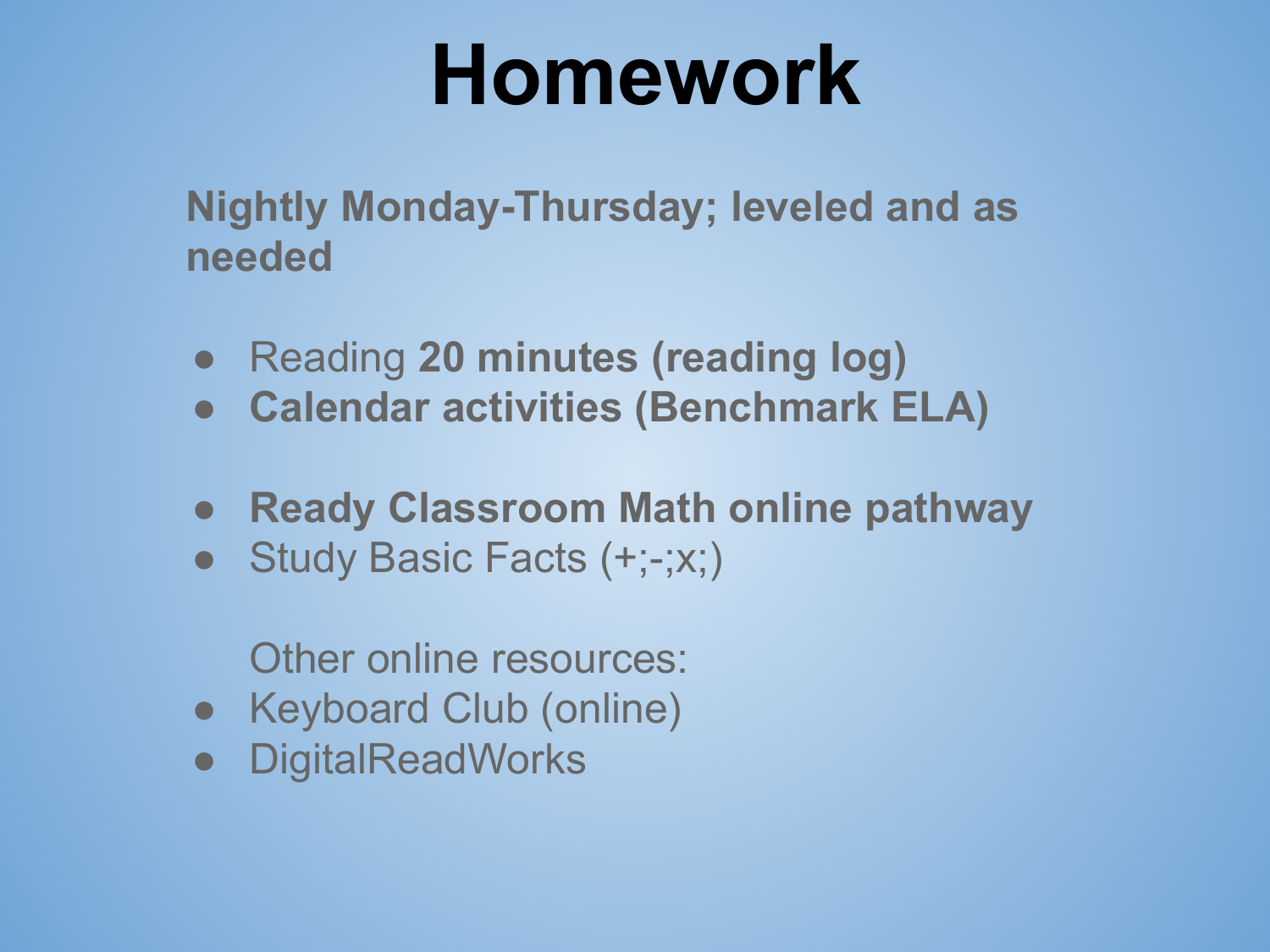# **After School Program (ASP)**

\*NO before school program, but morning mile starts at 7:00 \*Breakfast at 7:30 \*After School Program: 2:00-6:00 Additional Tutoring Homework assistance

Contact office: Mr. Luis Academic Hour Tutoring: Mrs. Baker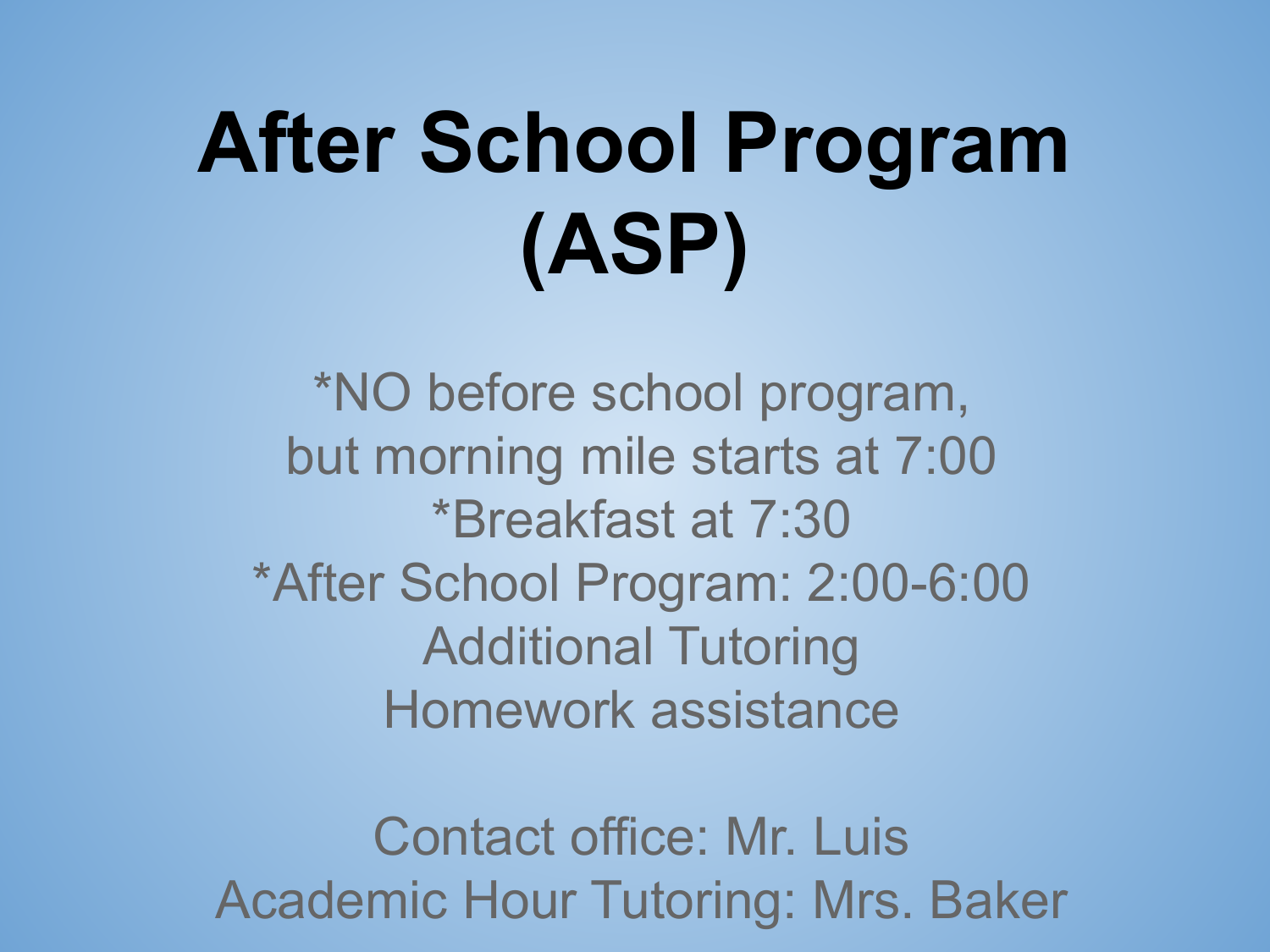### **Parent Volunteers**

- \* Fieldtrips- AgVenture; Lodi Lake; WOW museum
- \* Assist in class
- \*Must be fingerprinted through SUSD Police have current TB test in order to get the 2019-2020 Volunteer Badge(must be worn during volunteer time)
- \* Committees: School Site Council (SSC) and PTA
- \* Donations: Spiral notebooks,copy paper, and purple ballpoint pens.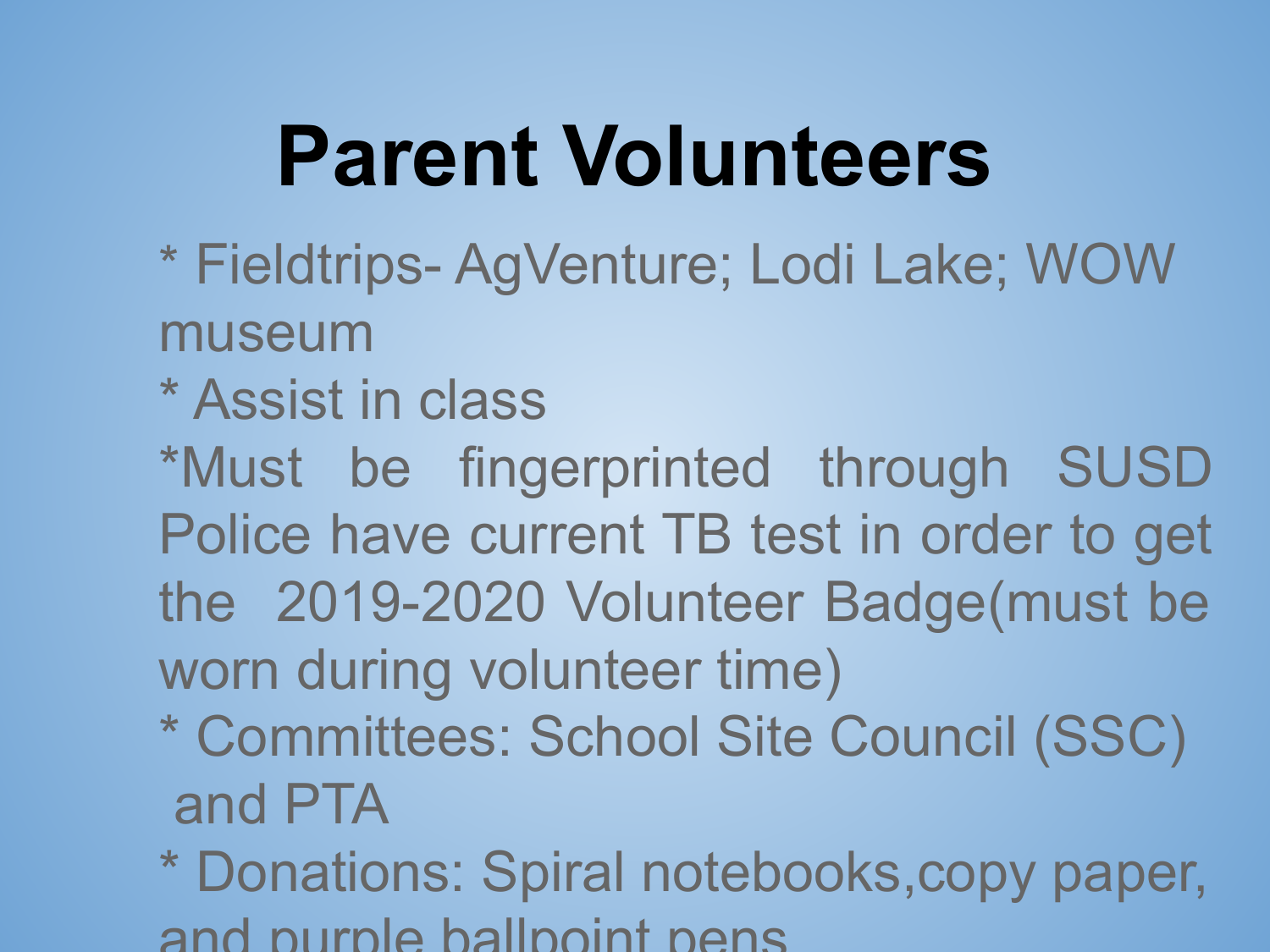## **Classroom Celebrations**

Birthday treats: Must be store bought

Last 5 mins of class

Easy to pass out treats and drinks

Parties: winter, Valentine's Day, end of year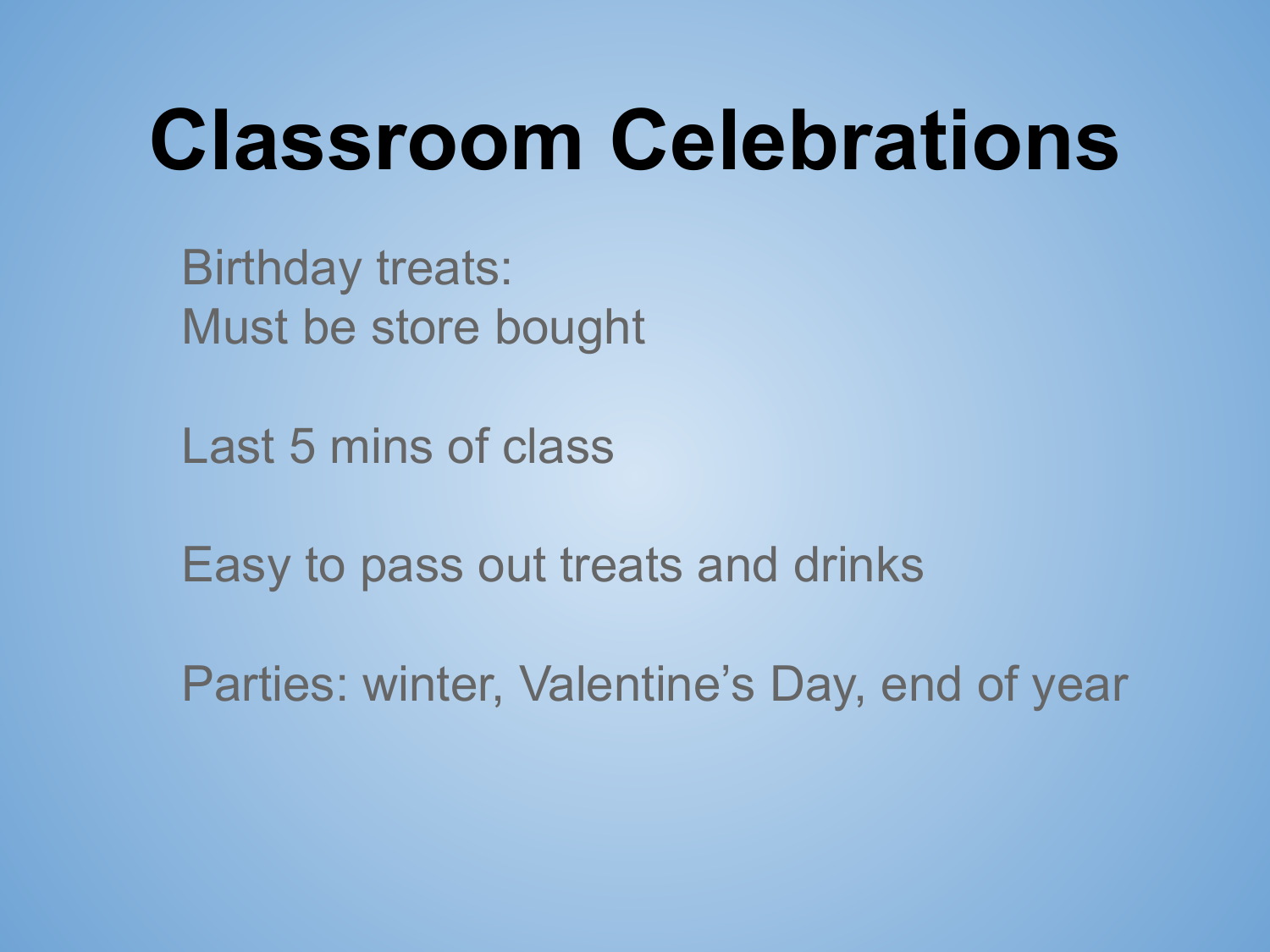## **Helping your child with their education:**

\*Have them read nightly to speed fluency and assist in comprehension

- \* Study Basic Facts (+;-;x)
- \* Help them become organized and responsible
- \* Help them with accountability and expressing their needs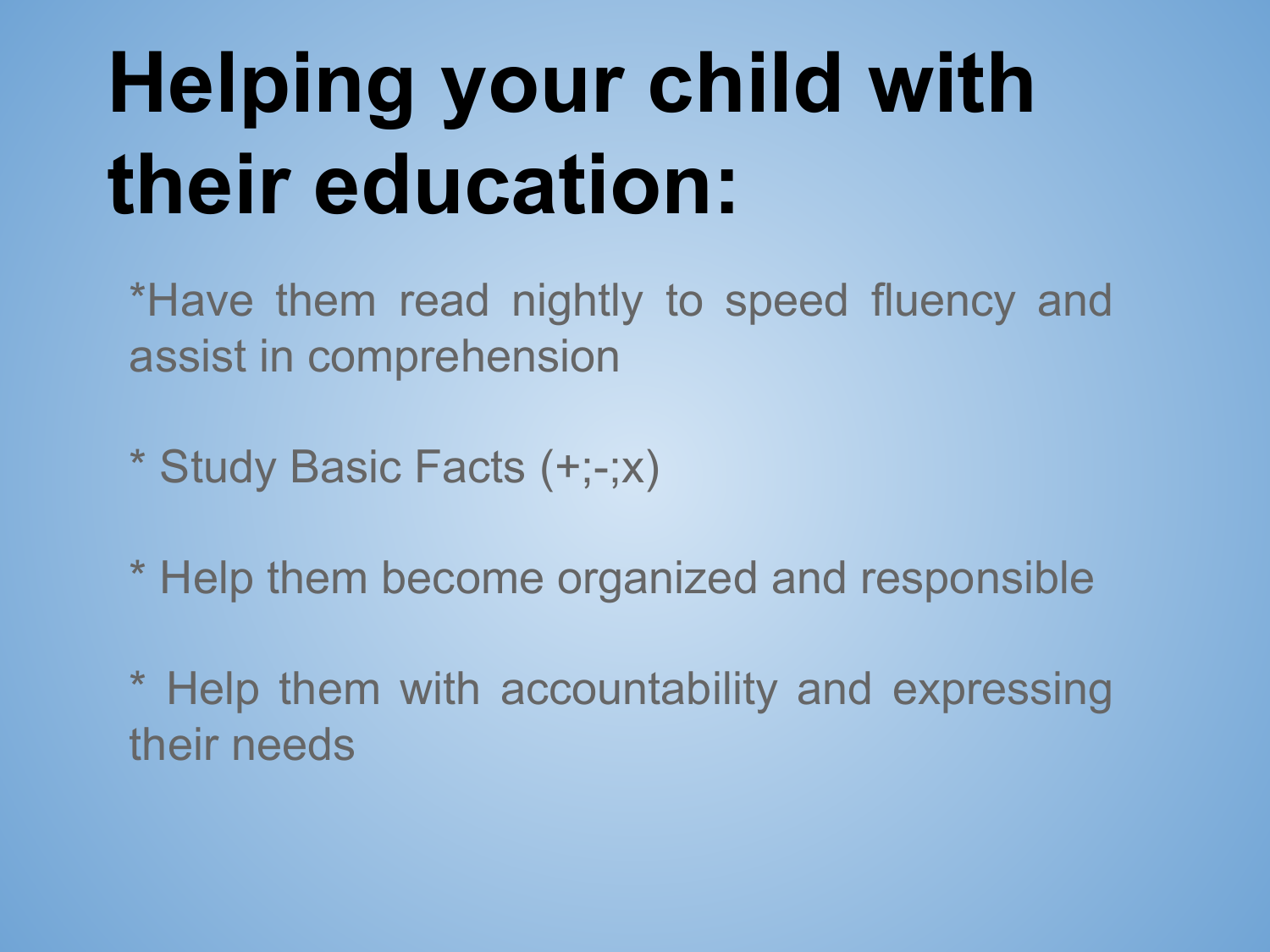#### Student Supplies to Start the School out Right!